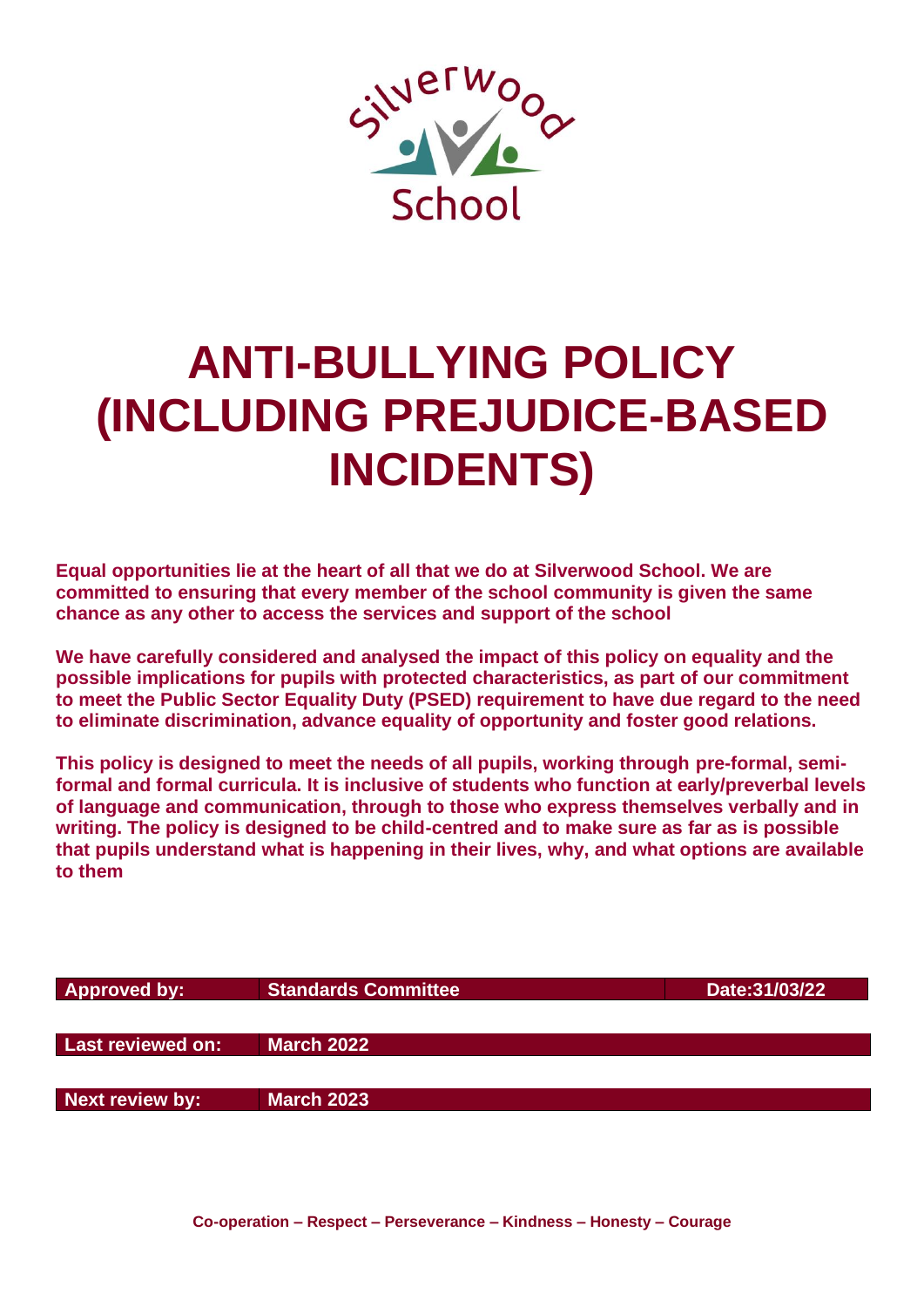**Definition** - In Silverwood School we define bullying as:

• any continued or repeated act that causes harm to another individual, and whereby the bully is aware of the impact of their behaviour

An incident is deemed to be based on "Prejudice" if it is an unfavourable evaluation or action based on their perceived group membership. Some common prejudices are based on a person's sex, gender, disability, religion, race, ethnicity, language and nationality.

# **Rationale**

- Bullying and prejudice exists in all strata of society going far beyond schools.
- Silverwood School's philosophy is one of education about bullying and prejudice and its effects, alongside acceptance and celebration of differences.
- Bullying and prejudice is often a symptom of other social problems and should be treated as such; however persistent bullying will be dealt with severely.
- All members of the school community must recognise that they have a responsibility to report any incident of bullying or prejudice to an appropriate adult.
- Silverwood's ethos is to encourage positive behaviour, thus reducing the status of negative behaviour such as bullying.
- We value difference at Silverwood School and create and take opportunities to and celebrate what makes us all different.

## **Aim**

To be at the forefront of specialist education; providing excellent learning in inspirational environments and developing core values, communication and independence.

We believe that at Silverwood School all students have the right to enjoy their time in school without threat of physical, emotional or verbal bullying or prejudice.

#### **Silverwood School does not tolerate bullying and prejudice, in any forms.**

#### **Guidelines for Implementation**

- a) Silverwood School believes in treating each case of bullying and prejudice on the evidence available and particular circumstance of each case, consistent with the school's behaviour policy and guidelines.
- b) Silverwood School believes that all discussion on bullying and prejudice should be open and understood by staff and students alike. Each reported case of bullying is to be treated seriously, thoroughly investigated and appropriate actions taken to eradicate the problem.
- c) Bullying and prejudice issues are discussed by all staff as part of Silverwood School PSHRE programme
- d) The issue of bullying and prejudice is considered serious enough to be mentioned in assembly, tutorial and mentoring sessions.
- e) Any bullying or prejudice incident reported to SLT, who will ensure that it is thoroughly investigated including student voice and contact with home of all pupils involved.
- f) We endeavour to use the "No blame" and "restorative" approaches when dealing with incidents of bullying and prejudice.
- g) Staff should use the flow diagram to aid with supporting bullying and prejudice based incidents.